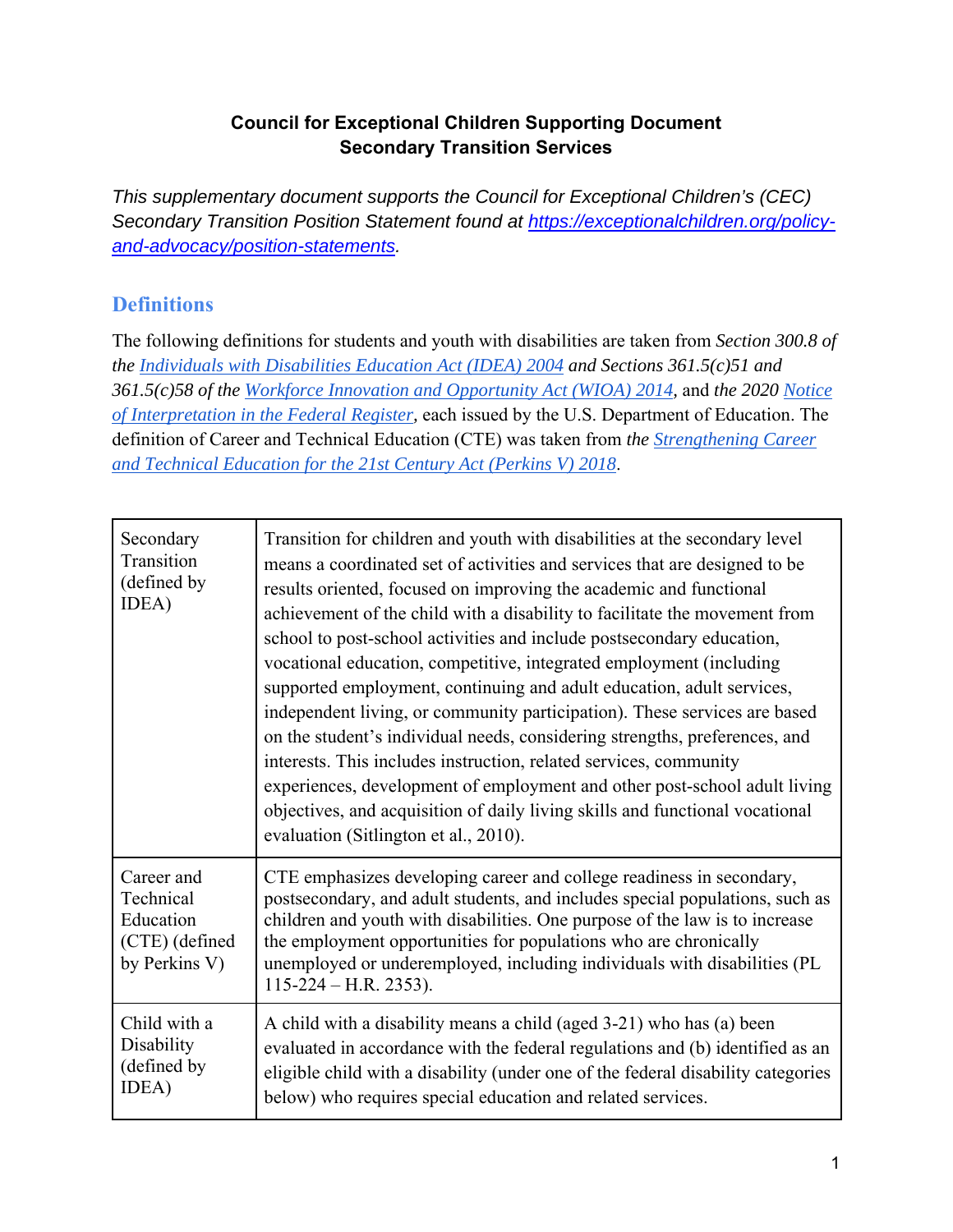|                                                      | Autism<br>Deaf-blindness<br>Deafness<br>Hearing impairment<br>Intellectual disability<br>٠<br>Multiple disabilities<br>Orthopedic impairment<br>Other health impairment<br><b>Emotional disturbance</b><br>Specific learning disability<br>Speech or language impairment<br>Traumatic brain injury<br>Visual impairment (including blindness)                                                                                                                                                                                                                                                                                                                                                                                                                                                                                                                                                                                                                                                                                                                                                                                                                                                                                                                         |
|------------------------------------------------------|-----------------------------------------------------------------------------------------------------------------------------------------------------------------------------------------------------------------------------------------------------------------------------------------------------------------------------------------------------------------------------------------------------------------------------------------------------------------------------------------------------------------------------------------------------------------------------------------------------------------------------------------------------------------------------------------------------------------------------------------------------------------------------------------------------------------------------------------------------------------------------------------------------------------------------------------------------------------------------------------------------------------------------------------------------------------------------------------------------------------------------------------------------------------------------------------------------------------------------------------------------------------------|
| Student with a<br>Disability<br>(defined by<br>WIOA) | A student with a disability (SWD) means an individual with a documented<br>disability enrolled in and/or attending a secondary, postsecondary, or other<br>recognized education program who:<br>1. is not younger than the earliest age at which IDEA requires the<br>provision of secondary transition services, or is not younger than the<br>age at which the state vocational rehabilitation (VR) agency elects<br>to provide pre-employment transition services (Pre-ETS); and<br>2. is not older than 21 years of age, unless the State law provides for<br>a higher maximum age for receipt of services under the IDEA, and<br>does not exceed the state maximum age.<br>Secondary students with a disability also include students who are being<br>homeschooled and students educated in non-traditional secondary education<br>programs (e.g., charter schools, private schools, juvenile justice facilities,<br>and virtual schools).<br>A student with a disability is one who is:<br>1. determined a student with a disability and/or receiving special<br>education and related services in accordance with IDEA; or<br>2. meets the requirements of an individual with a disability, for<br>purposes of Section 504 of the Rehabilitation Act of 1973. |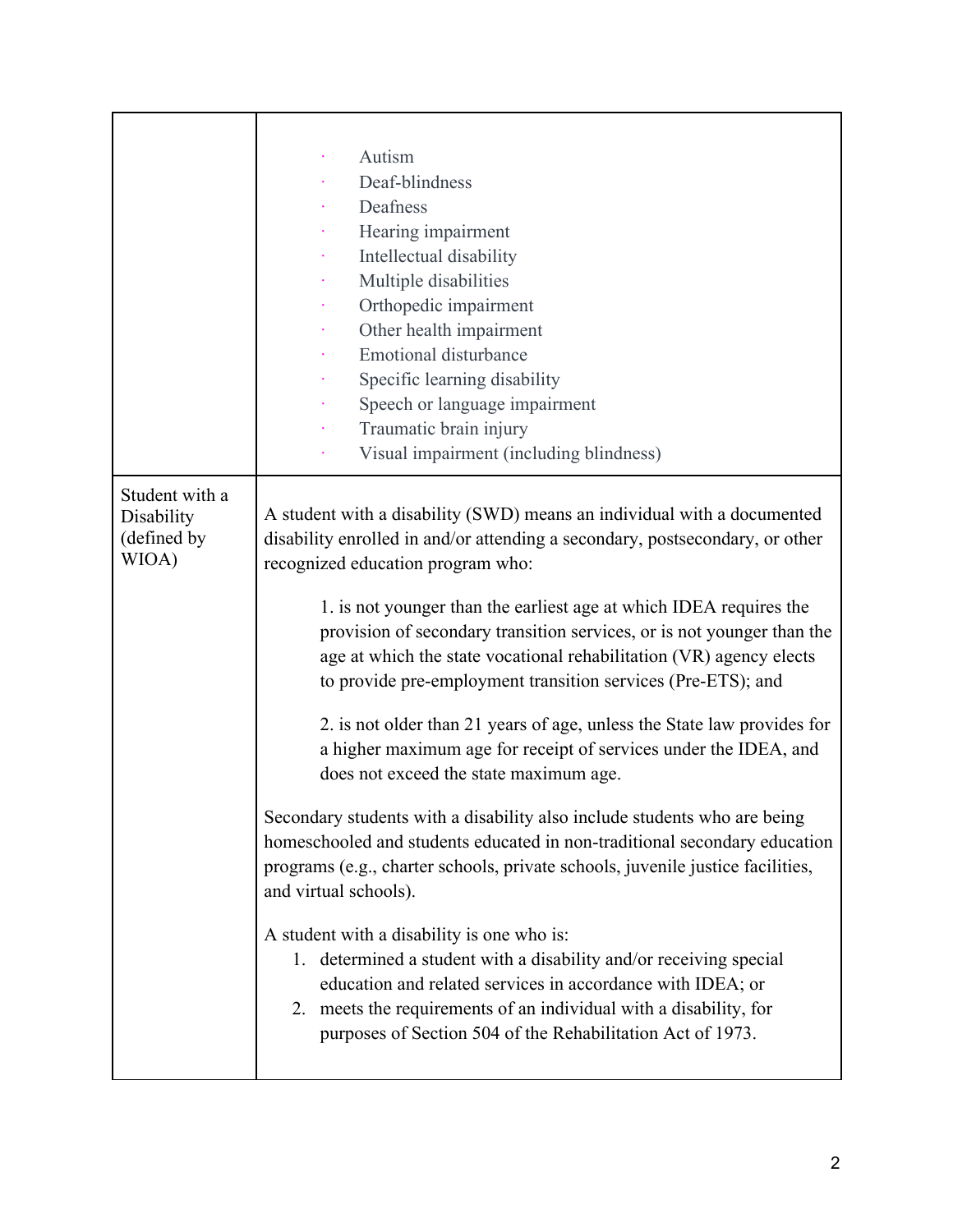|                                                    | *This definition of SWD includes students who have been determined<br>eligible for VR services as well as those who are potentially eligible for VR<br>services, regardless of whether they have applied for VR services.                                                                                                                                                                                                                                                                                        |
|----------------------------------------------------|------------------------------------------------------------------------------------------------------------------------------------------------------------------------------------------------------------------------------------------------------------------------------------------------------------------------------------------------------------------------------------------------------------------------------------------------------------------------------------------------------------------|
| Youth with a<br>Disability<br>(defined by<br>WIOA) | A youth with a disability means an individual with a documented disability<br>who is not:<br>younger than 14 years of age; or<br>1.<br>2. older than 24 years of age $(34 \text{ C.F.R. } §361.5[c]58)$ .                                                                                                                                                                                                                                                                                                        |
|                                                    | Youth with disabilities can receive secondary transition services from VR;<br>however, only eligible SWDs and potentially eligible SWDs may receive<br>pre-employment transition services (Pre-ETS) through the vocational<br>rehabilitation agency. A SWD always meets the definition of a "youth with<br>a disability" due to fitting within the specified age range. However, not all<br>youth with a disability will be considered students unless they meet the<br>requirements of the definition of a SWD. |

# Career Development

#### Assessment

*Age appropriate transition assessment* should address multiple areas, including, but not necessarily limited to, vocational interests, skills, and abilities, social/soft skills, selfdetermination skills, time management skills, organizational skills, leadership skills, behavioral/performance, communication skills, and environmental assessments (National Technical Assistance Center on Transition [NTACT], 2016).

- Transition assessment should be aligned with broad, schoolwide efforts in college and career readiness that encompass academic, social, and transition skills. To do so, we must ensure a range of professionals are involved in team-based planning, including not only transition educators, but also school counselors, general educators, and vocational rehabilitation counselors, to name a few. These professionals require collaborative tools and structures that will foster team-based work, akin to Multi-Tiered Systems of Support.
- Local educational agencies (LEA) should make an effort to expand transition assessment into the elementary and middle school grades to help inform individualized education program (IEP) teams and to address transition as early as possible.
- Educators should be knowledgeable of and implement a variety of linguistic and culturally sensitive transition assessments (both formal and informal) to help SWDs develop their measurable annual IEP goals and their postsecondary goals.
- All students, regardless of their disability, should have the opportunity to participate in postsecondary education including academic access (e.g., reading, writing, mathematics, and coursework aligned with personal interest), study skills, travel and assistive technology assessment. LEAs have the responsibility to be informed of the wide range of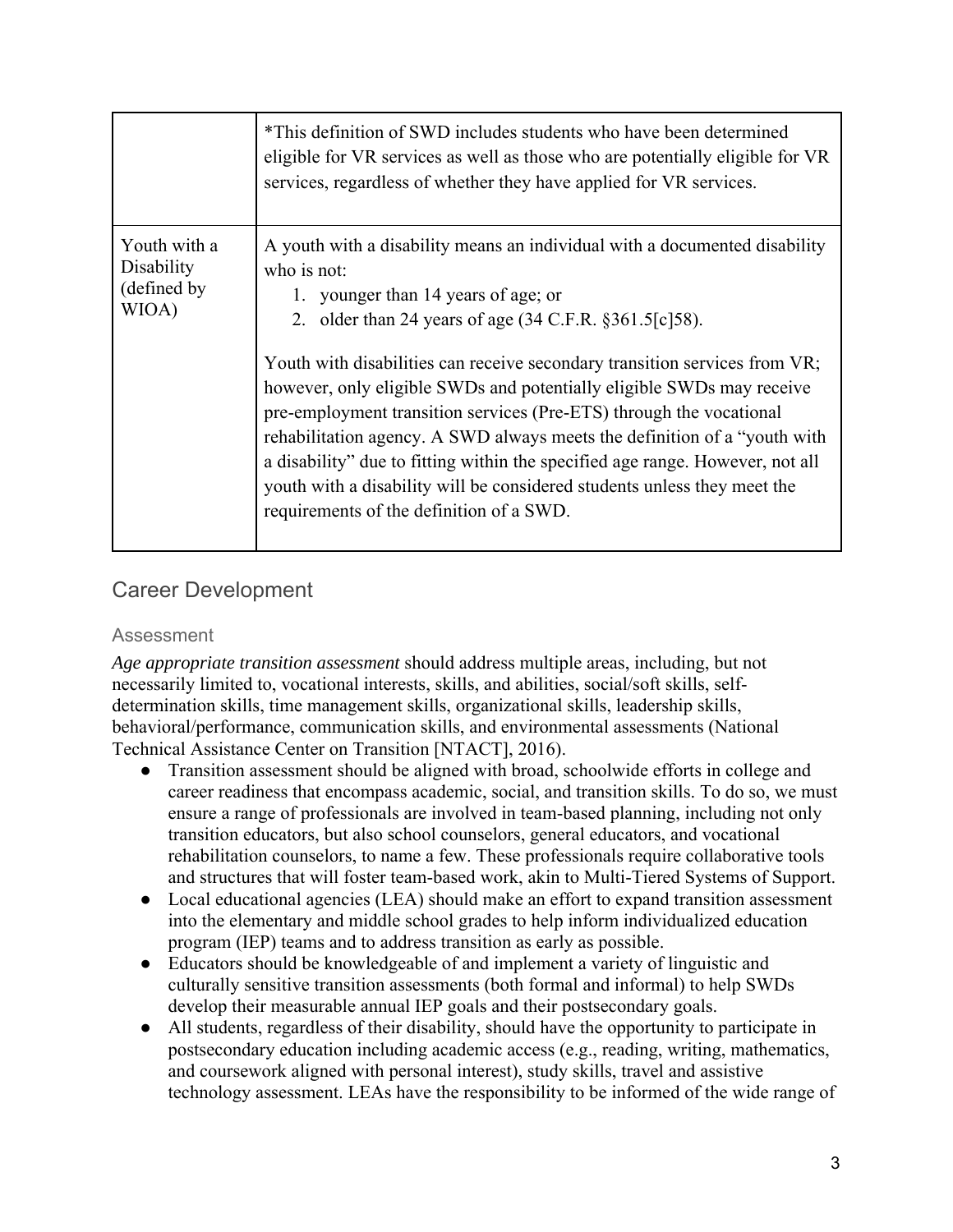postsecondary educational options available to SWDs, including students with intellectual disability, such as Comprehensive Transition Programs (e.g., Think College), Career and Technology Education programs, as well as funding available for such programs.

## Employment

#### *Paid Employment:*

The clear evidence over the past 30 years demonstrates paid employment in high school predicts paid employment post-high school (Mazzotti et al., 2021; Test et al., 2009). Research demonstrates that when supporting SWDs to achieve improved post-school outcomes, high school work experience is a clear predictor resulting in improved postsecondary employment outcomes (Carter et al., 2011; Carter et al., 2012; Carter et al., 2017).

SWDs should be provided opportunities to engage in **multiple and varied** work-based learning experiences in alignment with their strengths and interests to support them in achieving their vocational goals (e.g., apprenticeships, internships, on the job training, job shadowing, and paid and unpaid community-based work experiences).

#### Vocational Training/Education

#### Career and Technical Education (CTE)

Although research has indicated participation of SWDs in CTE increases the likelihood of positive outcomes after high school (Mazzotti et al., 2021), access to CTE programs for SWDs remains limited. In addition, quality research focused on SWDs and participation in CTE is not highly prevalent in either the special education secondary transition or CTE literature. Harvey and colleagues (2020) acknowledged these gaps in the research and called for greater coordination efforts across CTE and special education in policy and practice.

As such, it is increasingly important to explore partnerships between researchers and practitioners in special education secondary transition and CTE to determine the effectiveness of CTE programs, specifically for SWDs, to afford them opportunities for enrollment in such programs with the appropriate supports and accommodations to earn certifications and credentials toward reaching their vocational goals.

Researchers and practitioners in special education secondary transition and CTE should collaborate to identify the features of CTE programs which benefit SWDs including career internships, career clubs, presentations to the specific department's industry advisory board (e.g., Culinary Arts Advisory Board, Hospitality Advisory Board, Manufacturing Advisory Board), and advancement to post-school apprenticeships. Information such as this can be used to change policy and practice and improve access and employment outcomes for SWDs.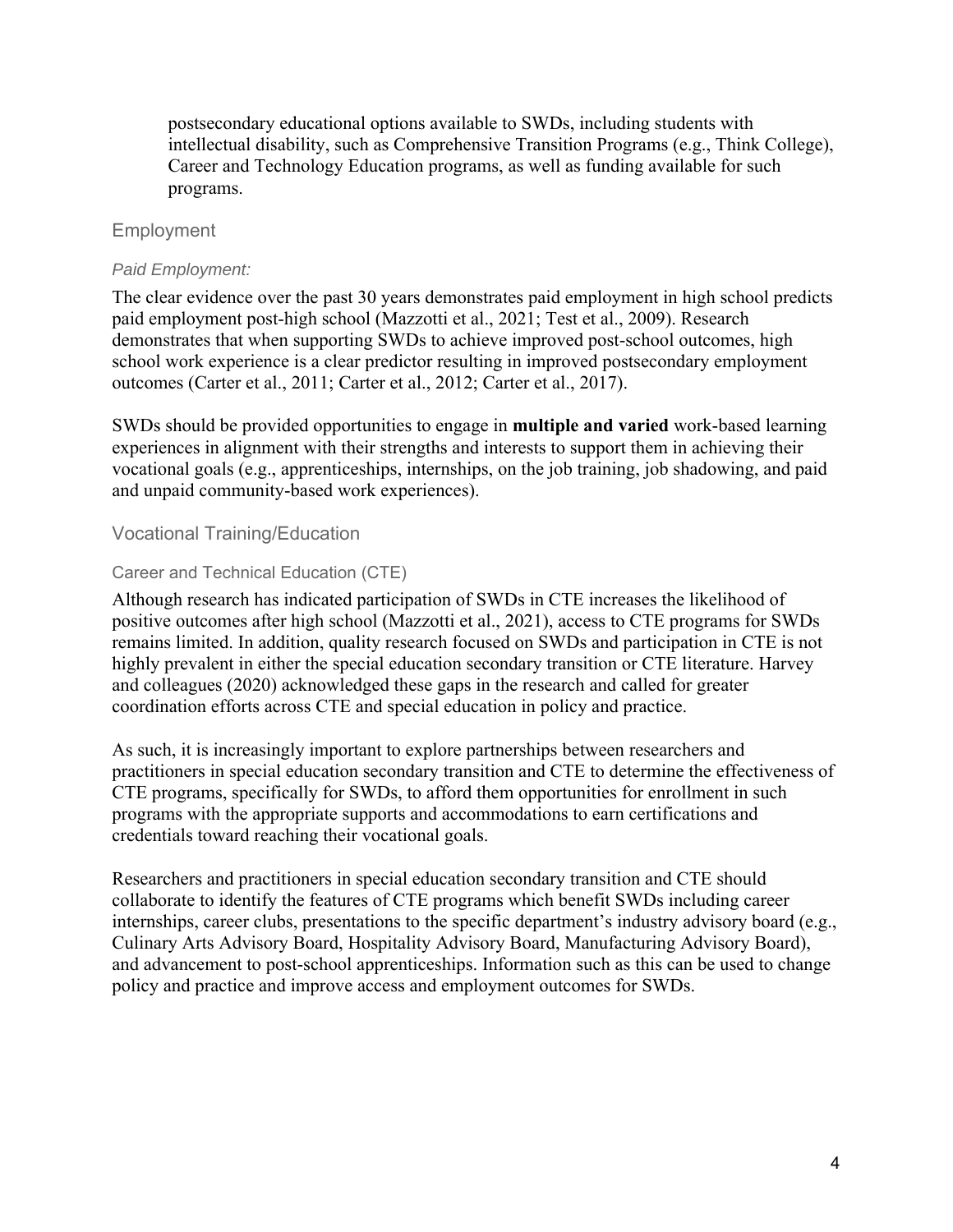# Collaborative Systems

## Interagency Collaboration

*State and Local Level:* Schools are responsible for providing families with information regarding community services and agencies that can provide available resources and support.

- This includes, but is not limited to knowledge of and coordination with agencies and organizations, such as VR, developmental disability, mental health organizations, Youth Leadership Forum, juvenile justice, child welfare/foster care, homeless supports, workforce development systems, CTE, Centers for Independent Living (CIL), businesses, colleges and universities, local boys and girls clubs, and other local organizations.
- Additionally, schools and partner organizations need to support students and families to understand differences in eligibility requirements, environments, and length/duration of services for the various existing services and programs.
- Special education professionals/LEAs should engage in practices that result in effective collaboration with WIOA partners regarding career development, as specified in WIOA and required unified/combined state plans (U.S. Department of Labor, 2018), to build rapport and establish relationships to increase opportunities for SWDs.

## Family Involvement

*Family Engagement/Partnership:* Engaging and empowering families in the planning and implementation of transition assessments, goals, services, and supports is essential to supporting SWDs to achieve their post-school goals (CEC, 2021; National Longitudinal Transition Study 2, 2005).

- Schools and organizations should ensure students and families understand their legal rights and have adequate information to make informed decisions throughout the transition planning process.
- Parent Training and Information Centers are valuable resources who work directly with families of children and young adults with disabilities from birth to age 26 to:
	- Help parents participate effectively in their children's education and development; and
	- Partner with professionals and policymakers to improve outcomes for all children with disabilities.

# Professional Development/Pre-Service Training

Preparation of pre-service educators and ongoing professional development of educators in the field is essential to help SWDs reach their post-school goals. Understanding the law and requirements for transition planning, the identification of appropriate partners, and how best to prepare students for life after high school is critical for successful transitions. A gap often exists between current research in the field and direct application by practitioners. This can be provided in two manners; preservice training for future professionals and continued, systematic, ongoing training for current professionals.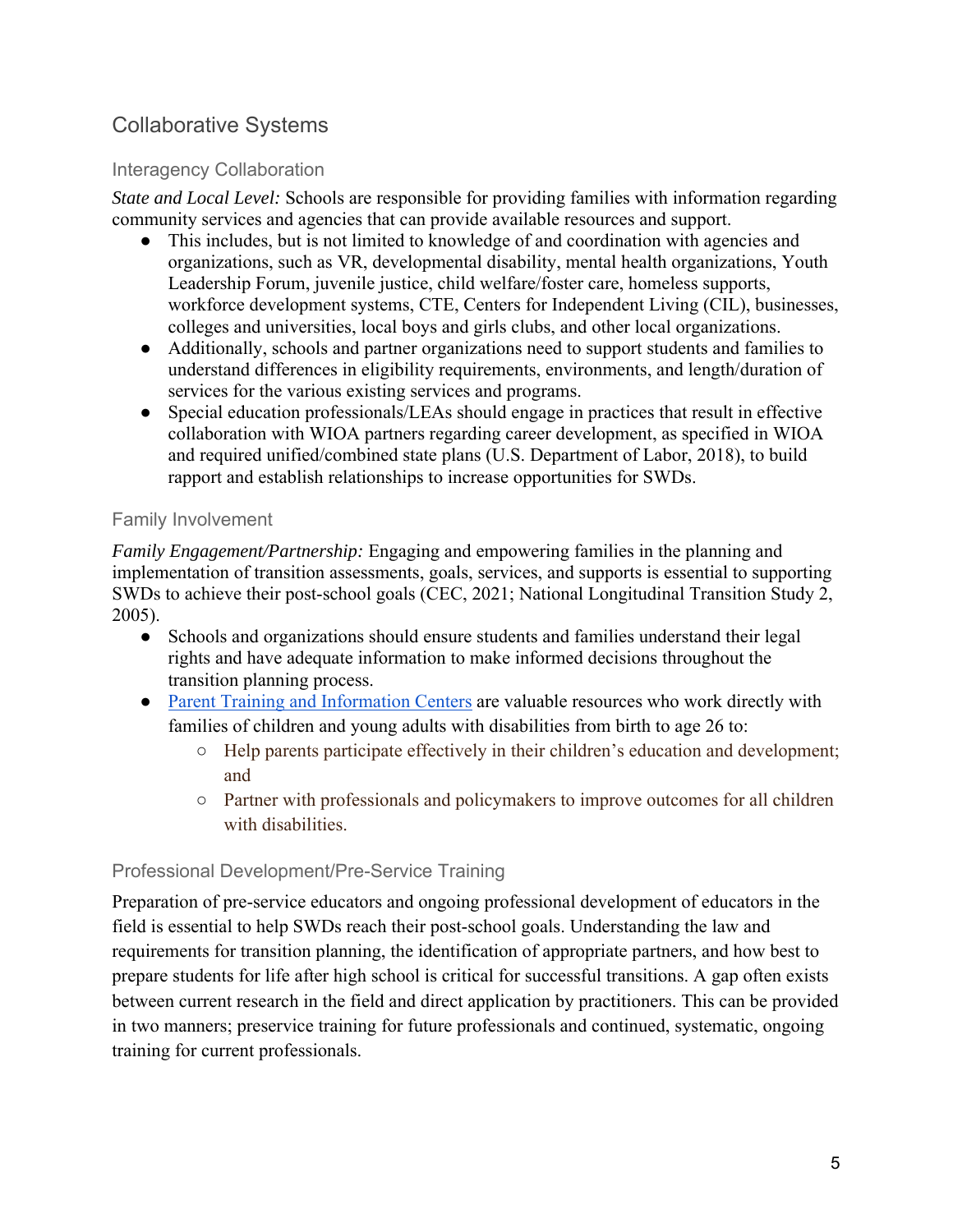As future professionals go through their pre-service teaching experience, they should be trained in specific requirements of IDEA, inclusive of assessments, goal planning and development, and transition service coordination. It should also be an expectation that pre-service special education teachers experience the practical application of the student-directed and driven process and functional manners of application for students in school.

In addition, pre-service and veteran educators and other professionals supporting students and youth with disabilities should be informed about the professional associations in their field to keep apprised of and utilize the most recent research- and evidence-based practice for supporting SWDs to reach their post-high school goals. This includes organizations such as the Council for Exceptional Children's Division on Career Development and Transition (DCDT), Association for Career Technical Education (ACTE), National Rehabilitation Association (NRA), and others.

Ongoing systematic professional development is critical throughout the career experience of special education professionals. These processes should be developed by LEAs to implement the transition requirements of IDEA. While it should refine its practice as impacted by the specifics of the LEA, it should also provide application of requirements, evidence- and research-based practices for transition instruction, services and resources within the community (including those only accessible in postsecondary settings), while focusing on the student-driven process. Incorporating secondary transition responsibilities of special education teachers should also be a component reflected in their performance evaluation.

There are, at times, underqualified professionals in the role of special education teachers (e.g., emergency or alternative certifications, boot camps) that do not have the necessary training in secondary transition. Additional emphasis should be made at the LEA level to ensure the skill set of school professionals necessary for statutory compliance and including growth toward students' postsecondary goals.

As with many educational processes, supporting a student is a wraparound process, and special education teachers, general education teachers, related service professionals, CTE educators, school counselors, and administrators should have training and ongoing professional development including information about transition education, services, and resources available to help SWDs transition successfully to life after high school. It should also foster a structure of flexibility to ensure the student's goals are addressed through their educational career.

# Student Skills

## Student Focused Planning

The *Taxonomy for Transition Programming 2.0* (Kohler et al., 2016) identifies Student Focused Planning as one of five critical components of secondary transition for SWDs. When properly addressed, teams ensure: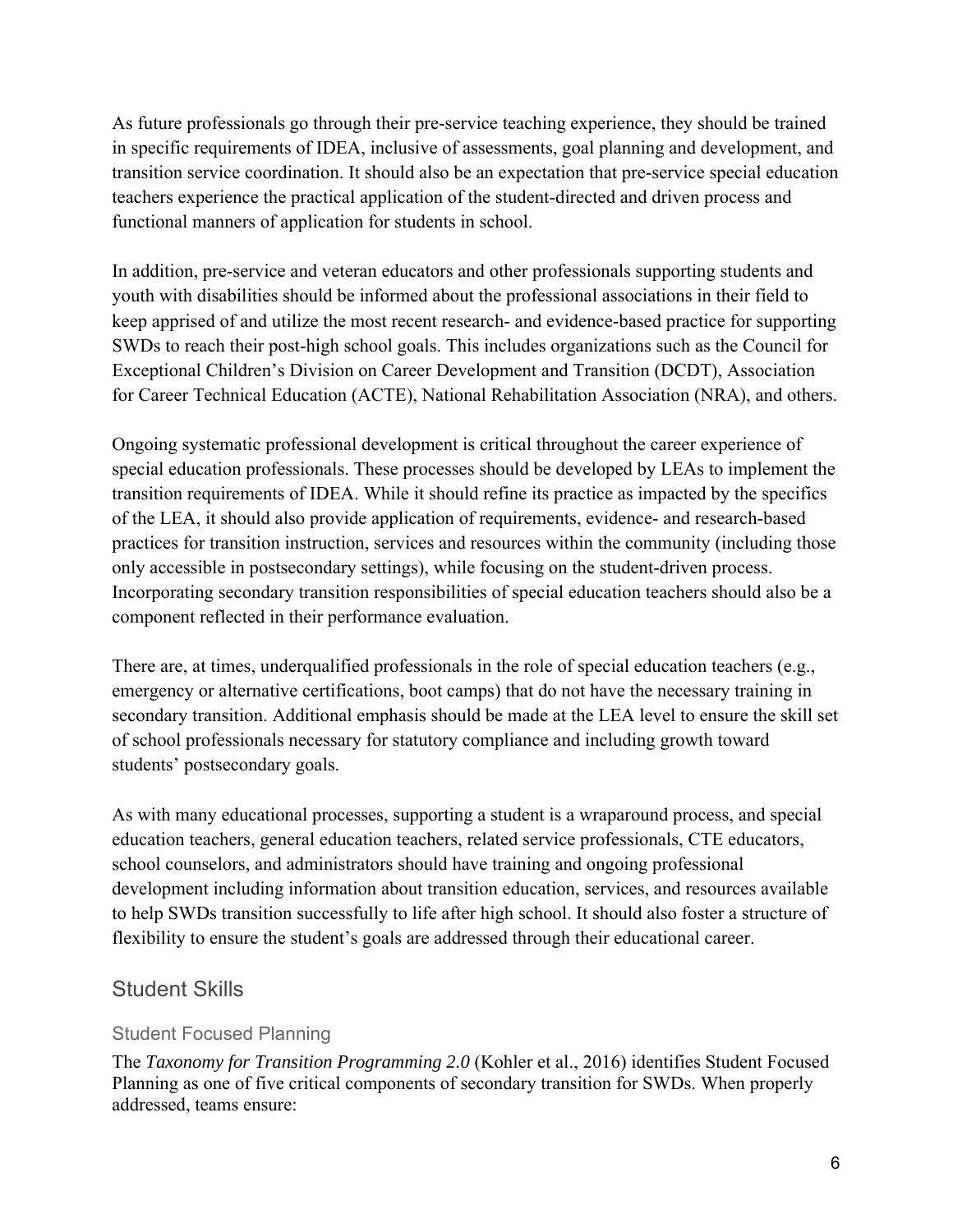- Student preferences and interests drive planning using a student-centered planning approach;
- Transition planning begins by age 14;
- Cultural and linguistic considerations are embedded in the whole process;
- Students and families are core members of the team;
- Students are prepared to actively engage in planning and meetings; and
- Referral to adult agencies occurs prior to exiting high school.

### Student Development

Another critical component identified in the *Taxonomy for Transition Programming 2.0* is Student Development (Kohler et al., 2016), which includes supporting SWDs in developing academic, life, social, emotional, and employment skills to effectively participate in and guide their transition planning. Special education professionals can facilitate this development by:

- Utilizing a variety of assessments providing rich data to support planning and decisionmaking and sharing results in ways for students and families to understand;
- Providing accommodations as needed;
- Supporting SWDs in taking courses or participating in activities preparing them for reaching their post-school goals;
- Teaching SWDs strategies for learning, studying, and taking tests;
- Reinforcing skills for success, such as organization, doing homework, studying, and fulfilling commitments;
- Teaching and providing opportunities to learn and demonstrate self-determination and self-advocacy skills reflected in goal-setting, decision-making, and problem solving;
- Fostering and supporting youth autonomy;
- Embedding career planning in academic instruction and connecting skills to direct application in careers;
- Providing opportunities to engage in CTE and other occupation-specific courses and activities to build skills toward reaching vocational goals; and
- Ensuring SWDs are engaged in career development, awareness, and experience opportunities in authentic settings, including work-based learning experiences, soft skills development, and job search skills to learn and practice meeting expectations in those environments.

## Self-Determination:

Being self-determined is about acting as the primary causal agent in one's life (Shogren et al., 2015). Causal agents have the skills and attitudes enabling them to make or cause things to happen in their lives. People who are self-determined, self-initiate and self-regulate their actions to solve problems, make decisions, and set goals that impact their lives. Adolescents become more self-determined as they identify their interests and preferences, set and work toward goals aligned with those interests and preferences, engage in problem solving and decision making as they encounter barriers in working toward their goals, and advocate for themselves and their needs.

CEC believes these actions are critical for all students and should be embedded across the curriculum. However, students need support to learn and practice these skills in an integrated way if they are to lead self-determined lives.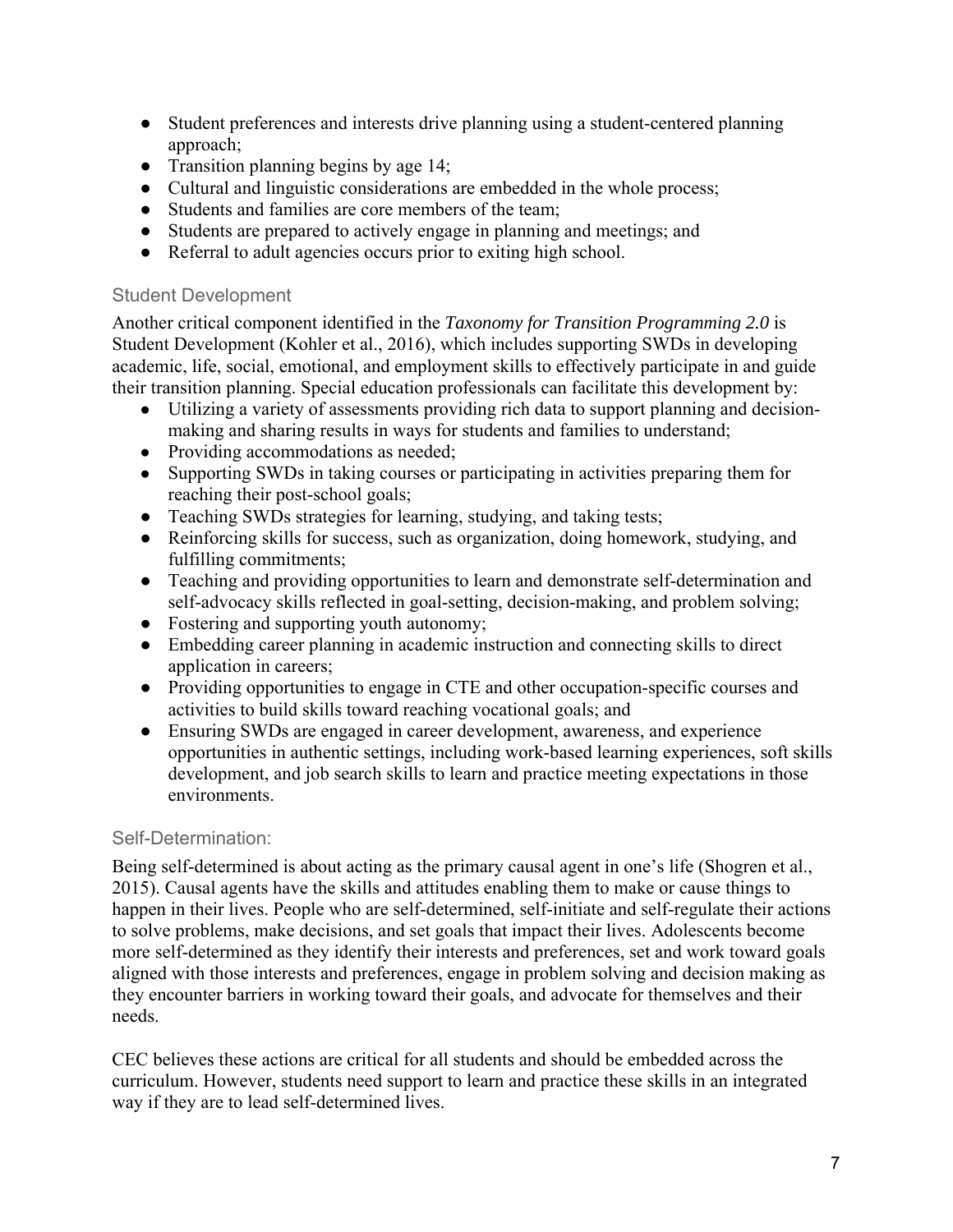Students with greater self-determination skills have:

- greater academic achievement in high school;
- higher rates of enrollment in and completion of postsecondary educational experiences; and
- higher rates of employment (Shogren et al., 2015).

Educators should:

- ensure self-determination goals and activities are included in the IEP and daily instructional experiences;
- access programs, resources, and processes within the school and/or community to ensure SWDs are supported to learn, practice, and use self-determination skills; and
- advocate to improve the quality of self-determination skills training in schools and community settings (Martin et al., 2006).

# **Policy**

### Postsecondary Education and Training

*College-based transition services* (referred to as dual enrollment and concurrent enrollment in various states) are transition experiences provided to students age 18 and older through partnerships between LEAs and colleges and universities. These partnerships support students to access college classes, engage in internships and employment, and navigate social, educational, and career experiences in an adult learning community with similar age peers. This transition service model has been used for over 30 years and demonstrates an example of effective postsecondary and employment transition experiences (Test et al., 2009).

*Inclusive higher education options*: Access to higher education for students with intellectual disability has changed significantly in the past decade with hundreds of college programs in the United States enrolling thousands of students with intellectual disability.

## **References**

Carter, E. W., Austin, D., Trainor, A. A. (2011). Factors associated with the early work experiences of adolescents with severe disabilities. *Intellectual and Developmental Disabilities, 49*, 233-247. https://doi.org/10.1352/1934-9556-49.4.233

Carter, E. W., Austin, D., Trainor, A. A. (2012). Predictors of postschool employment outcomes for young adults with severe disabilities. *Journal of Disability Policy Studies, 23*, 50-63. https://doi.org/10.1177/1044207311414680

Carter, E. W., McMillan, E., Willis, W. & Tennessee Works Partnership . (2017). The Tennessee Works Partnership: Elevating employment outcomes for people with intellectual and developmental disabilities. *Journal of Vocational Rehabilitation, 47*, 365-378. https://doi.org/10.3233/JVR-170909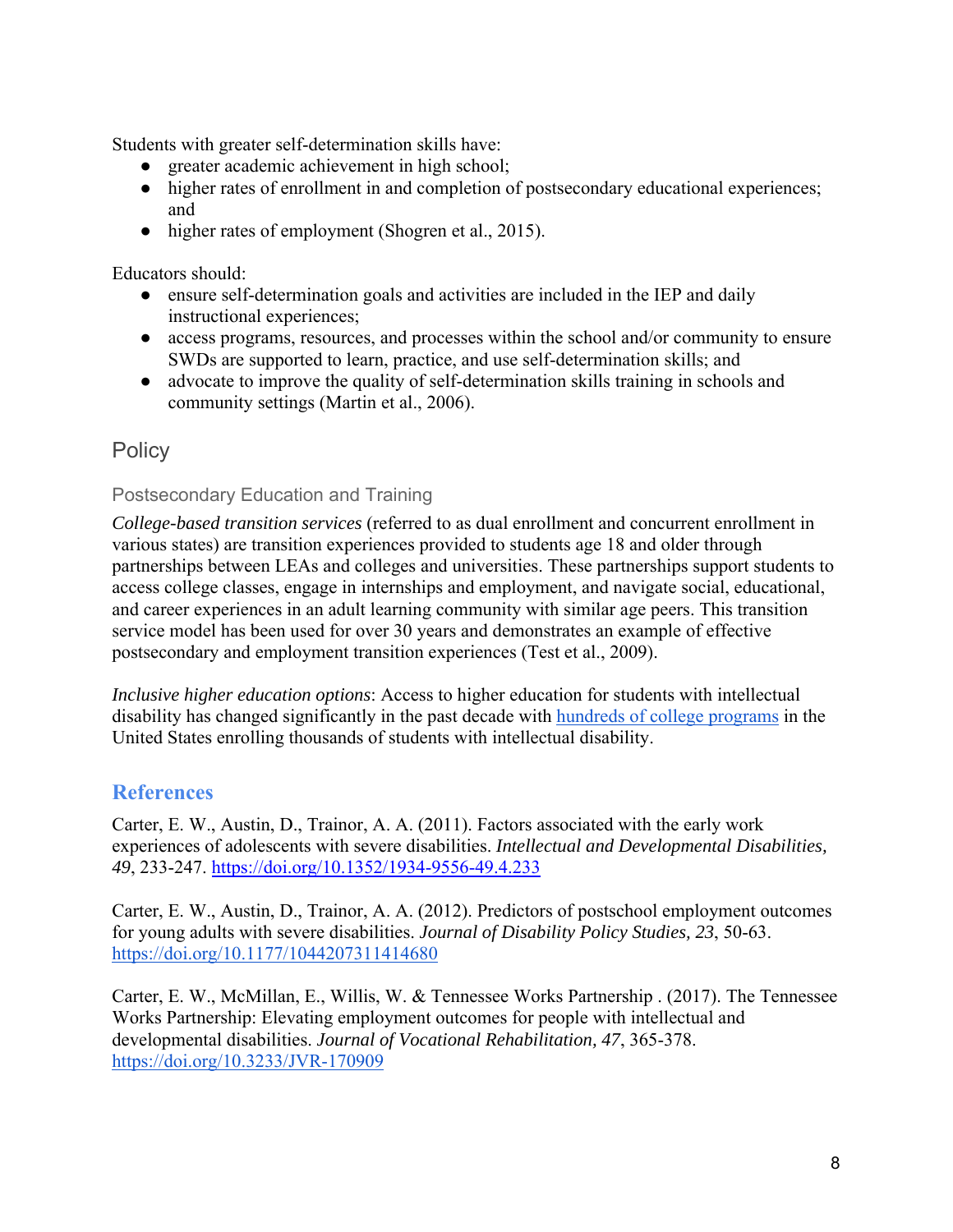Council for Exceptional Children. (2021). CEC's DCDT Fast Facts: Parental Involvement. Prepared by the DCDT Publications Committee. Retrieved from https://higherlogicdownload.s3.amazonaws.com/SPED/34aee1c1-7ded-4d59-af82 da4af08d5fc4/UploadedImages/DCDT\_Fast\_Facts/Parental\_Involvement.pdf

Harvey, M. W., Rowe, D. A., Test, D. W., Imperatore, C., Lombardi, A., Conrad, M., Szymanski, A., & Barnett, K. (2020). Partnering to improve career and technical education for students with disabilities: A position paper of the division on career development and transition. *Career Development and Transition for Exceptional Individuals, 4*3(2), 62-77. https://doi.org/10.1177/2165143419887839

Kohler, P. D., Gothberg, J. E., Fowler, C., & Coyle, J. (2016). Taxonomy for transition programming 2.0: A model for planning, organizing, and evaluating transition education, services, and programs. Western Michigan University. Available at www.transitionta.org.

Martin, J. E., Van Dycke, J. L., Christensen, W. R., Greene, B. A., Gardner, J. E., & Lovett, D. L. (2006). Increasing student participation in IEP meetings: Establishing the self-directed IEP as an evidenced-based practice. *Exceptional Children, 72*(3), 299–316. https://doi.org/10.1177/001440290607200303

Mazzotti, V. L., Rowe, D. A., & Kwiatek, S. (2021). Secondary transition predictors of postschool success: An update to the research base. *Career Development and Transition for Exceptional Individuals, 44*, 47-67. https://doi.org/10.1177/2165143420959793

National Longitudinal Transition Study 2. (2005). Family involvement in the educational development of youth with disabilities: A special topic report of findings from the National Longitudinal Transition Study-2 (NLTS2). Retrieved from https://files.eric.ed.gov/fulltext/ED489979.pdf

National Technical Assistance Center on Transition (NTACT). (2016). Age Appropriate Transition Assessment Toolkit, Fourth Edition. University of North Carolina at Charlotte. Original by the National Secondary Transition Technical Assistance Center (NSTTAC) and Walker, A. R., Kortering, L. J., Fowler, C. H., Rowe, D., & Bethune, L. Update by Fowler, C. H., & Terrell, M. Retrieved from

https://transitionta.org/system/files/toolkitassessment/AgeAppropriateTransitionAssessmentTool kit2016\_COMPLETE\_11\_21\_16.pdf

Shogren, K. A., Wehmeyer, M., Palmer, S., Forber-Pratt, A. J., Little, T. D., & Lopez, S. (2015). Causal agency theory: Reconceptualizing a functional model of self-determination. *Education and Training in Autism and Developmental Disabilities, 50*(3), 251-263

Sitlington, P., Newbert, D., & Clark. G. (2010) *Transition Education & Services for Students with Disabilities.* NY: Pearson.